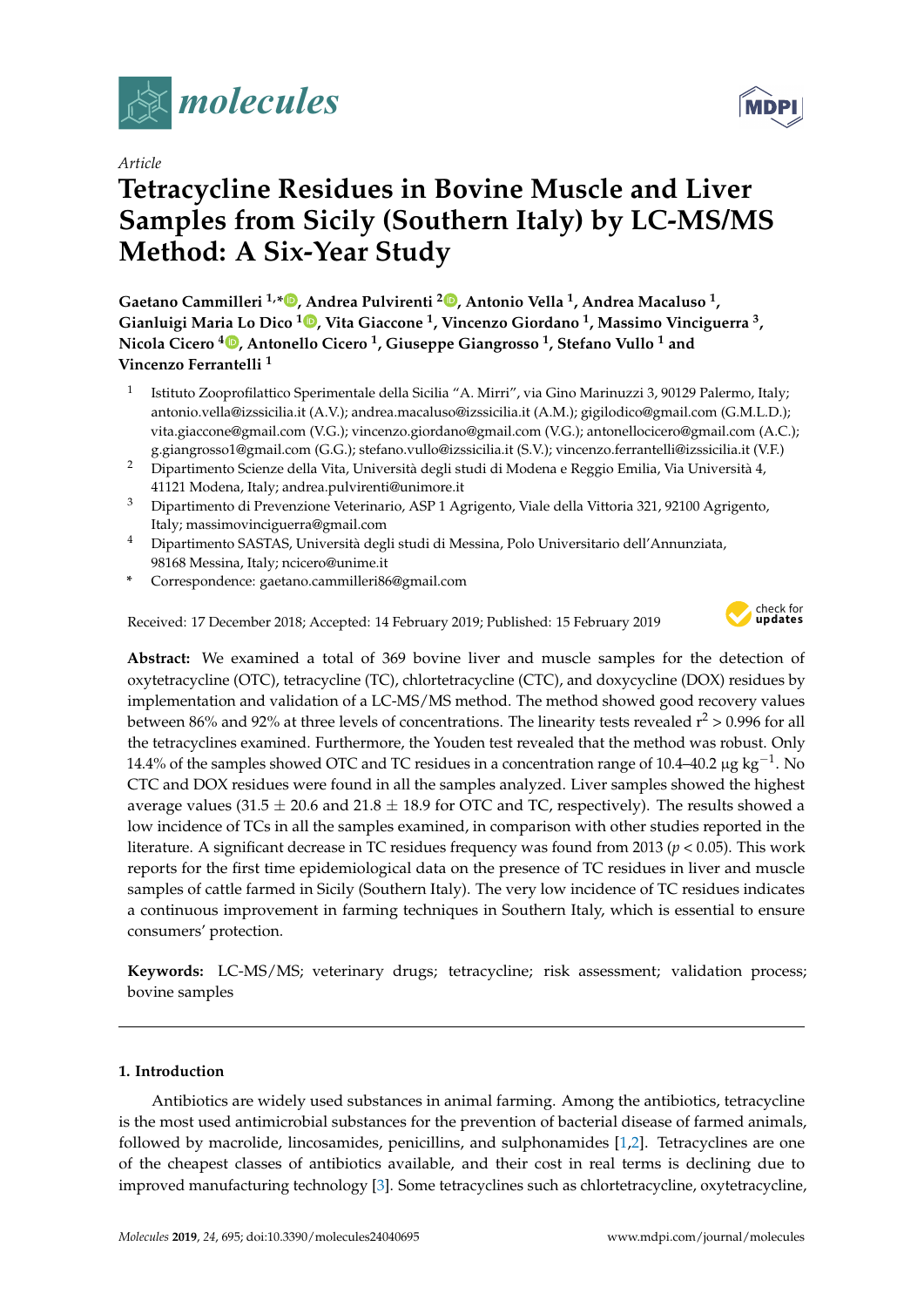tetracycline, and demethylchloretetracycline have animal origins, whereas doxycycline, methacline, minocycline, and meclocycline were obtained semi-synthetically.

The mechanism of action of tetracyclines is bacteriostatic and consists of the inhibition of bacterial protein synthesis. They are also able to chelate some divalent cations  $(Ca<sup>2+</sup>)$ , causing indirectly the inhibition of numerous bacterial enzymatic systems [\[4\]](#page-7-3).

Tetracyclines are high-spectrum antibiotics against Gram-positive and Gram-negative bacteria, aerobic and anaerobic microorganisms, mycoplasmas, spirochetes, actinomycetes, chlamydias, and some protozoa. Based on the broad spectrum of action, tetracyclines are used in all localized and systemic bacterial infections and in prophylaxis and the treatment of viral infections. In particular, they are used in cases of septicemia, infections of the gastrointestinal tract and respiratory tract, and in the prophylaxis and therapy of bovine methritis [\[4\]](#page-7-3).

These antibiotics are added directly to feed or water or can be administered in aerosols. The improper use of tetracycline, especially in subtherapeutic doses, leads specific strains of *Staphylococcus, Coliforms, Bacillus*, and *Clostridium* to develop a resistance [\[3](#page-7-2)[,4\]](#page-7-3).

The human exposure to subchronic levels of tetracycline may lead to gastrointestinal disturbances and hypersensitivity [\[5](#page-7-4)[,6\]](#page-7-5). One of the most frequent complications of tetracycline oral treatment is the appearance of dismicrobism. In humans, serious forms of hepatotoxicity have been recorded at therapeutic doses of tetracyclines [\[7\]](#page-7-6). Furthermore, the intake of tetracyclines by pregnant women has led to a higher incidence of abortions, premature births, and malformations of the fetus [\[4](#page-7-3)[,8\]](#page-7-7).

There are definitive tetracycline, oxytetracycline, chlortetracycline maximum residue levels (MRL) for all productive livestock species and for all foodstuffs (muscle, kidney, liver, milk, and eggs). Doxycycline cannot be used in animals that produce milk and eggs for human consumption.

Liquid chromatography is the officially recognized analytical method for the determination of tetracycline residues in the muscle of cattle, pigs, sheep, goats, and horses [\[9](#page-7-8)[–11\]](#page-7-9).

At present, very little is known about the accumulation of these substances in bovine muscle and liver samples farmed in Southern Italy. In this work, we examined for the first time in the literature the presence of four tetracyclines residues (oxytetracycline, tetracycline, chlortetracycline, doxycycline) in muscle and liver samples of cattle raised in Sicily (Southern Italy) by an LC-MS/MS method in order to obtain a six year study on the occurrence of these substances in Southern Italy farms.

## **2. Results**

The validation data are listed in Table [1.](#page-2-0) The linearity calculation showed values of linear correlation coefficient  $(r^2)$  higher than 0.996 for all the analytes examined. Excellent results were obtained for accuracy and precision parameters of intra-day and inter-day analyses with relative standard deviation (RSD) values within 10%. The trueness values obtained were in the range of 86–92%. The limits of detection (LOD)s were found to be 2.0–4.0 µg kg<sup>-1</sup> and the limits of quantification (LOQs) 6.0–12.0 µg kg<sup>-1</sup> for TCs in muscle and liver. The decision limit (CC $\alpha$ ) and decision capability (CCß) were in the range of 119.2–128.5 and 118.0–126.8 µg  $kg^{-1}$  for muscle and 303.1–305.9 and 305.6–309.4 µg kg<sup>-1</sup> for liver, respectively. The application of the Youden test revealed that the tested factors were not critical.

Out of 369 muscle and liver samples analyzed during this work, 53 (14.4%) had detectable levels for tetracycline residues (Figure [1\)](#page-2-1). Of these, tetracycline residues were mostly found in liver samples (9.7%). No chlortetracycline and doxycycline residues were found in all the samples analyzed. The tetracycycline groups that comprised the positive samples were oxytetracycline, which was found in 34 samples (9.2%), and tetracycline (5.1%). The positive samples with mean and range values are shown in Table [2.](#page-3-0) The liver samples revealed the highest concentrations (39.7 µg kg<sup>-1</sup> and 36.7 µg  $\text{kg}^{-1}$  for oxytetracycline and tetracycline, respectively) with range values between 20 and 39.7  $\mu\text{g kg}^{-1}$ . The bovine samples from Siracusa showed the highest incidence of tetracycline residues (six out of the 21 samples analyzed in this province, equal to 28.6%), followed by Ragusa (19.4%) and Catania (16.3%). No tetracycline residues were found in muscle and liver samples from Enna province.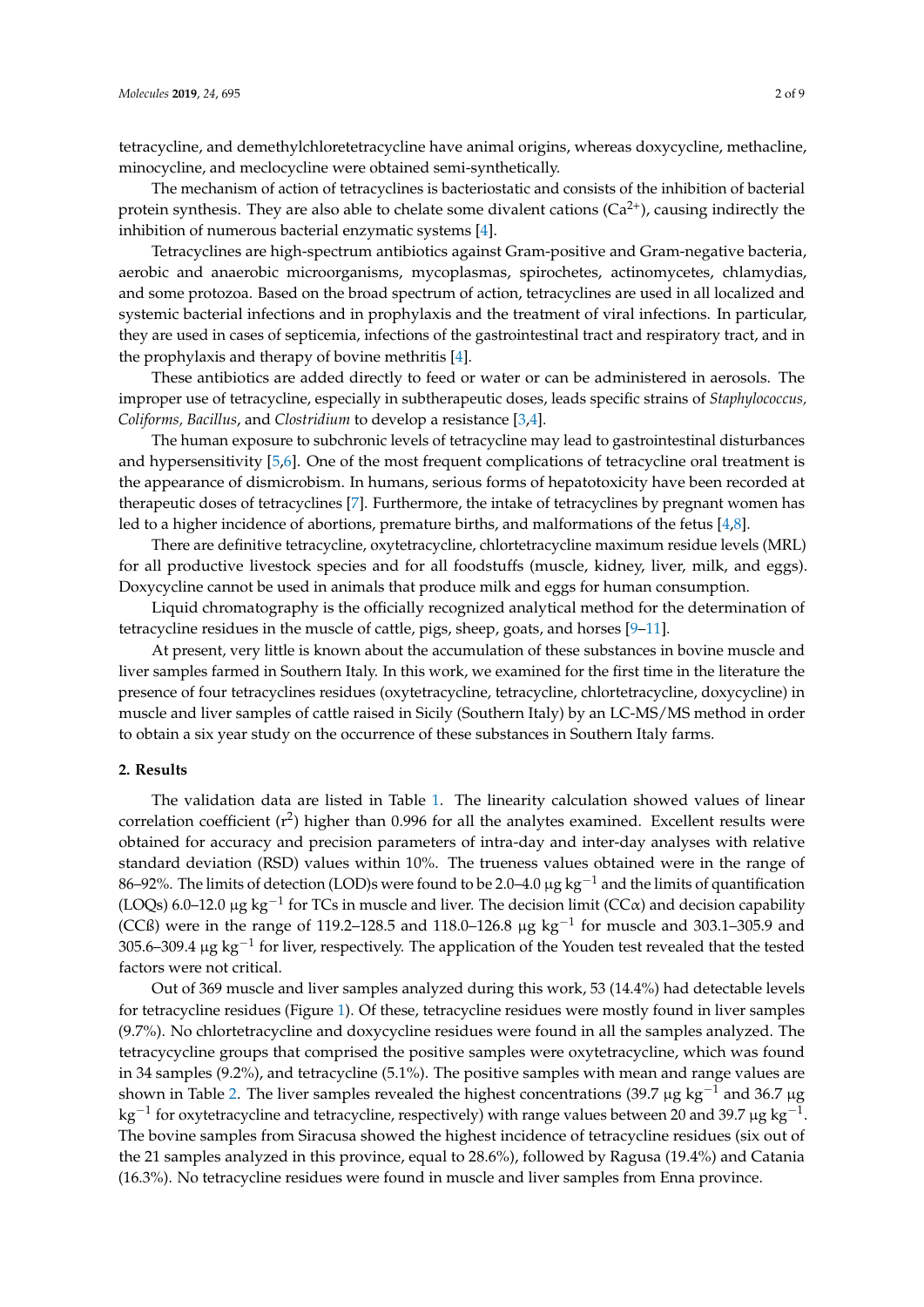| Sample Type | Compound                    | <b>Spiked Level</b><br>$(\mu g kg^{-1})$ | Overall<br>Recovery (%) | Intra-day<br>RSD(%) | Inter-day<br>$RSD$ (%) |  |
|-------------|-----------------------------|------------------------------------------|-------------------------|---------------------|------------------------|--|
|             |                             | 150                                      | 86.6                    | 8.5                 | 9.4                    |  |
|             | Oxytetracycline             | 300                                      | 90.4                    | 7.6                 | 8.9                    |  |
|             | (OTC)                       | 450                                      | 88.7                    | 5.8                 | 9.6                    |  |
|             |                             | 150                                      | 86.9                    | 8.4                 | 8.4                    |  |
|             | Tetracycline                | 300                                      | 91.5                    | 6.3                 | 7.8                    |  |
|             | (TC)                        | 92<br>6.1<br>450                         |                         |                     | 6.9                    |  |
| Liver       |                             | 150                                      | 88.4                    | 5.9                 | 6.7                    |  |
|             | Chlortetracycline           | 300                                      | 90.6                    | 6.6                 | 8.4                    |  |
|             | (CTC)                       | 450                                      | 91                      | 6.7                 | 8.2                    |  |
|             | Doxycycline                 | 150                                      | 87.6                    | $\,8\,$             | 5.8                    |  |
|             |                             | 300                                      | 86.3                    | 9.4                 | 8.2                    |  |
|             | (DOX)                       | 450                                      | 88.54                   | 6.3                 | 8.9                    |  |
|             |                             | 50                                       | 91.6                    | 5.3                 | 7.5                    |  |
|             | $\ensuremath{\mathsf{OTC}}$ | 100                                      | 88.7                    | 7.6                 | 9.6                    |  |
|             |                             | 150                                      | 90.5                    | 8.3                 | 9.9                    |  |
|             |                             | 50                                       | 86.4                    | 9.4                 | 6.4                    |  |
|             | TC                          | 100                                      | 87.6                    | 8.3                 | 9.5                    |  |
|             |                             | 150                                      | 87.2                    | 7.7                 | 8.7                    |  |
| Muscle      |                             | 50                                       | 86                      | 9.2                 | 8.2                    |  |
|             | <b>CTC</b>                  | 100                                      | 88.4                    | 7.2                 | 9.4                    |  |
|             |                             | 150                                      | 91.8                    | 5.9                 | 9.8                    |  |
|             |                             | 50                                       | 90.9                    | 8.5                 | 9.5                    |  |
|             | <b>DOX</b>                  | 100                                      | 91                      | 6.7                 | 8.4                    |  |
|             |                             | 150                                      | 85.5                    | 5.9                 | 7.9                    |  |

<span id="page-2-0"></span>**Table 1.** Accuracy and precision of the method for tetracyclines in spiked bovine samples analyzed at three concentration levels.

<span id="page-2-1"></span>

**Figure 1.** Chromatograms of a sample examined for TCs with relative m/z ratios. **Figure 1.** Chromatograms of a sample examined for TCs with relative m/z ratios.

The annual analysis of the presence of tetracycline residues verified a unimodal distribution, with a peak in tetracycline use during 2013 and a constant decrease until 2015 for all the sample types **N >LOQ Liver Muscle Liver Muscle**  analyzed. However, only liver samples showed significant differences in tetracycline residues between  $\mu$  years of sampling (Kruskal–Wallis chi-squared = 18.415,  $p = 0.002468$ ). OTC 152 217 25 (6.7) 9 (2.5) 31.5 ± 20.6 15.9 ± 10.4 23.9–40.2 15.0–28.6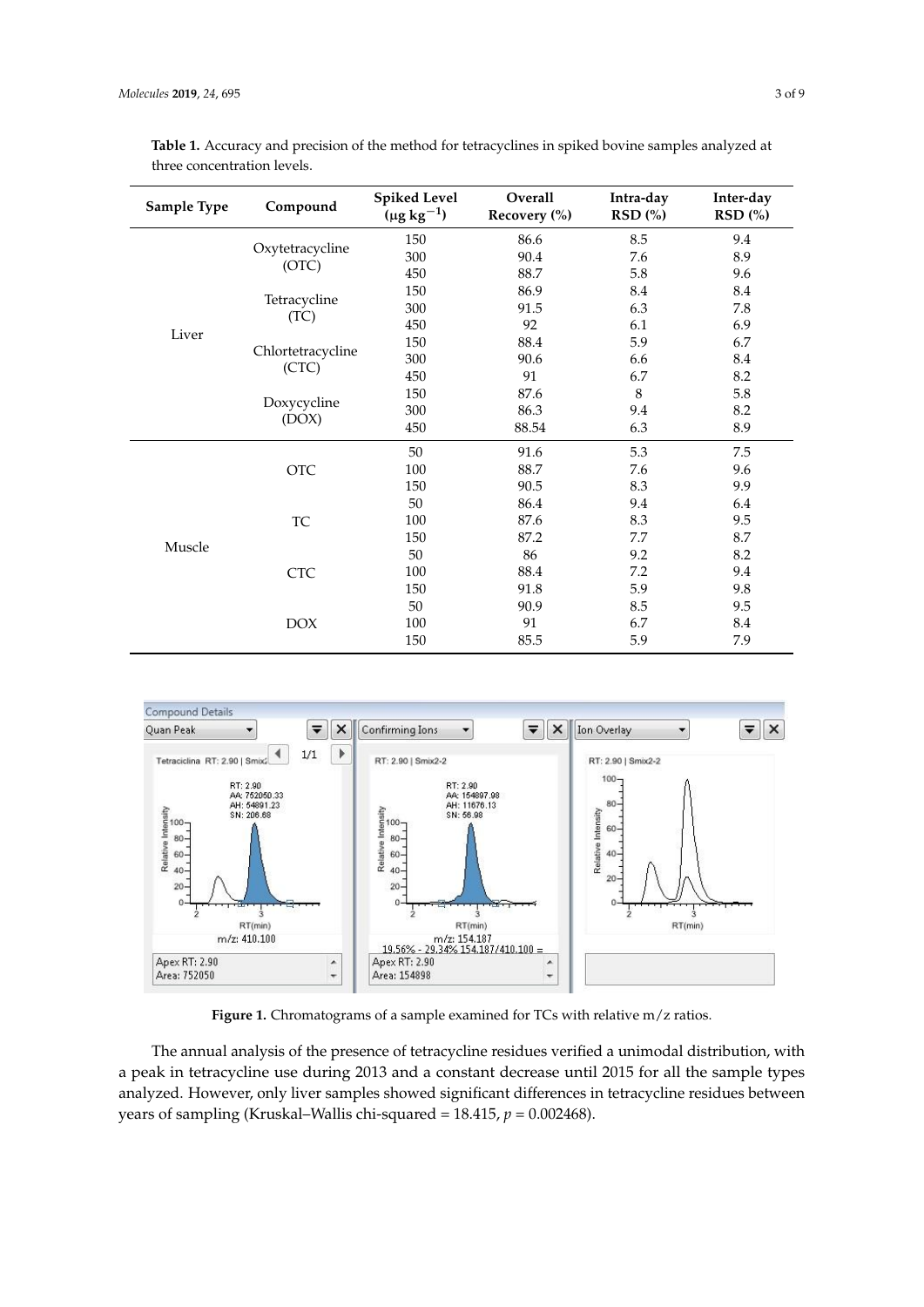|            | N     |     | $>$ LOO          |               | Liver                        | Muscle                                              | Liver      | Muscle                   |  |
|------------|-------|-----|------------------|---------------|------------------------------|-----------------------------------------------------|------------|--------------------------|--|
|            | Liver |     | Muscle Liver (%) | Muscle $(\%)$ |                              | (Mean $\pm$ SD) (Mean $\pm$ SD) (min–max) (min–max) |            |                          |  |
| <b>OTC</b> | 152   | 217 | 25(6.7)          | 9(2.5)        | $31.5 \pm 20.6$              | $15.9 \pm 10.4$                                     | 23.9–40.2  | $15.0 - 28.6$            |  |
| TC.        | 152   | 217 | 13(3.6)          | 6(1.6)        | $21.8 + 18.9$                | $10.9 + 12.6$                                       | 20.8–38.56 | $10.4 - 27.9$            |  |
| CTC.       | 152   | 217 | n.d.             | n.d.          | $\qquad \qquad \blacksquare$ |                                                     |            |                          |  |
| DOX        | 152   | 217 | n.d.             | n.d.          | -                            |                                                     |            | $\overline{\phantom{0}}$ |  |

<span id="page-3-0"></span>Table 2. Mean, range, and frequency of positive samples for tetracyclines (expressed in μg kg<sup>-1</sup>) of bovine samples examined. LOQ: limits of quantification.

#### **3. Materials and Methods**

#### *3.1. Reagents and Materials*

Methanol, acetonitrile, and formic acid 99.9% (LC-MS grade) were supplied from VWR (VWR International PBI Srl Milan, Italy). Purified water was obtained in the laboratory using a Milli-Q system. Disodium ethylene-diaminetetraacetate  $(Na<sub>2</sub>EDTA)$  was obtained from Sigma Aldrich (Sigma-Aldrich, Milan, Italy). Standards of oxytetracycline (OTC), tetracycline (TC), chlortetracycline (CTC), doxycycline (DOX), and demeclocycline (DEMC) were purchased from Sigma-Aldrich (Sigma-Aldrich, Milan, Italy). Demeclocycline was used as an internal standard (IS) because it is an obsolete antibiotic.

## *3.2. Standard Solutions*

OTC, TC, CTC, DOX, and DEMC stock standard solutions (1.0 mg/mL) were prepared every six months by dissolving in methanol and stored at  $-20$  °C. The mixed standard solution (100 ng/mL) was diluted to volume with mobile phase and stored in an amber tube at −20 ◦C.

#### *3.3. Sample Collection and Extraction*

A total of 369 bovine muscle and liver samples were collected in 2010 to 2015 from monitoring and surveillance programs on a random basis (Table [3\)](#page-3-1). All the samples were stored at +4 ◦C and transported to the Residues Laboratory of the Istituto Zooprofilattico Sperimentale della Sicilia. Each sample was homogenized and stored at −20 °C until the time of analysis.

<span id="page-3-1"></span>**Table 3.** Number of bovine liver and muscle samples analyzed for the detection of tetracyclines sorted by sampling years.

|               |       | 2010                |    | 2011 |                          | 2012 |                           | 2013 |   | 2014                |    | 2015   |
|---------------|-------|---------------------|----|------|--------------------------|------|---------------------------|------|---|---------------------|----|--------|
|               | Liver | <b>Muscle Liver</b> |    |      | <b>Muscle Liver</b>      |      | Muscle Liver Muscle Liver |      |   | <b>Muscle Liver</b> |    | Muscle |
| Catania       | 15    | 14                  | 11 | 9    | 8                        | 10   | 8                         | 8    | 8 | 7                   | 13 | 11     |
| Agrigento     | 1     |                     |    |      |                          |      |                           | 6    | 3 | 8                   |    |        |
| Messina       |       |                     | 3  | 3    |                          | 3    | 6                         | 8    | 3 |                     |    |        |
| Palermo       |       |                     |    |      | 12                       | 11   | 8                         | 9    | 5 | 8                   | 5  |        |
| Enna          |       |                     |    |      | $\overline{\phantom{0}}$ |      |                           |      |   |                     |    |        |
| Trapani       |       |                     |    |      |                          |      | 5                         | h    | 4 | q                   |    |        |
| Caltanissetta | ٠     |                     |    |      |                          | 3    | 5                         |      | 5 |                     |    |        |
| Siracusa      |       |                     |    |      |                          |      |                           | 3    | 3 | q                   |    |        |
| Ragusa        | っ     |                     | ◠  | ∍    |                          |      | ⇁                         | h    | 3 | 10                  |    |        |
|               |       |                     |    |      |                          |      |                           |      |   |                     |    |        |

About 5.0 g of the homogenized samples were accurately weighed and mixed with 10 mL of methanol in a 50 mL Falcon tube. Subsequently, 200  $\mu$ l of EDTA 0.1M was added, and the solutions were vortexed for 1 min and centrifuged at 3500 rpm for 10 min. Then, 4 mL of the extract was filtered and evaporated under nitrogen stream at  $+40$  °C. The residue was then dissolved in 1ml of mobile phase.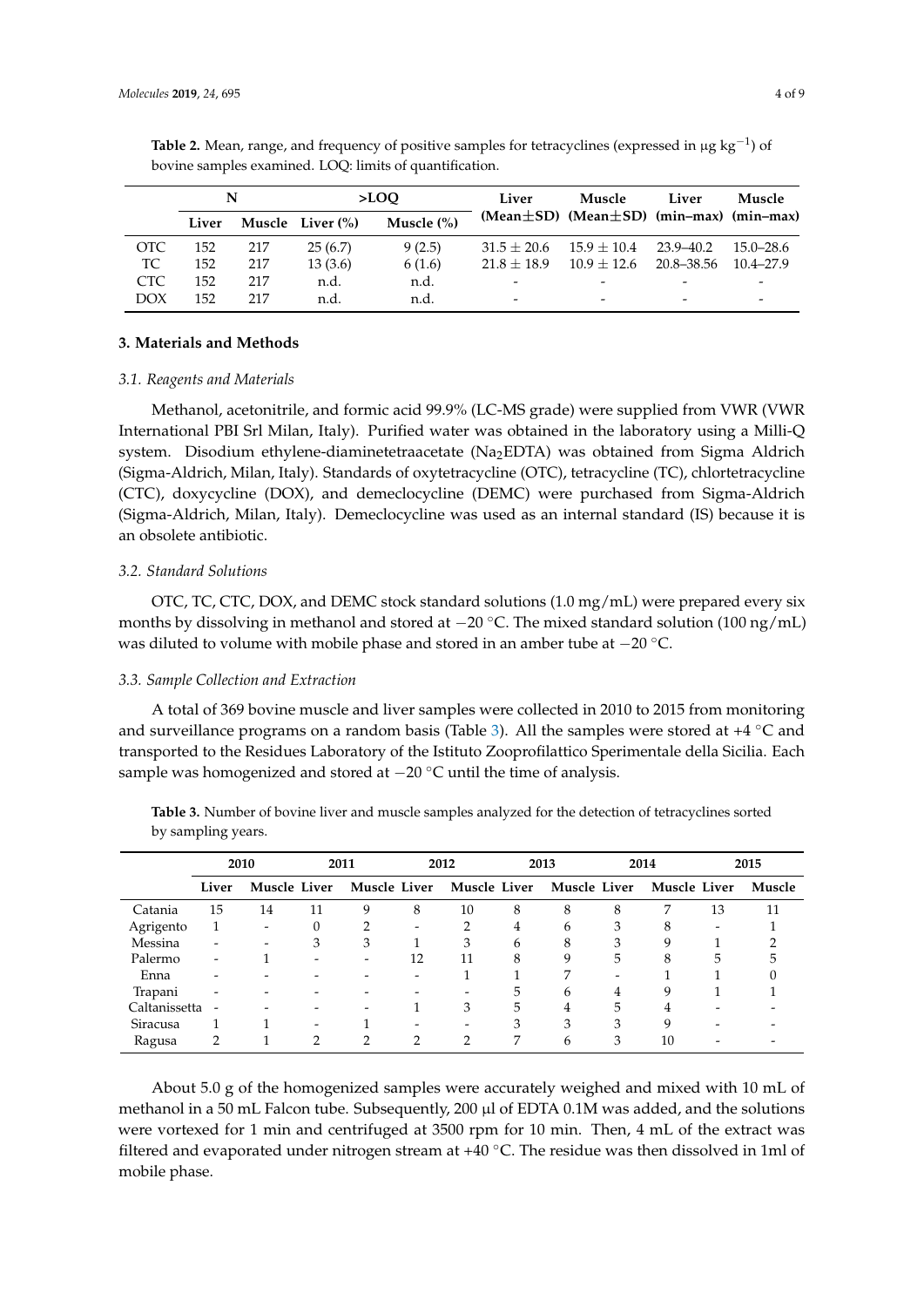#### *3.4. Instrumentation*

The analysis was performed on a Thermo Fischer UHPLC system (Thermo Fisher Scientific, California, U.S.A.) consisting of an ACCELA 1250 quaternary pump and an ACCELA autosampler.

A Thermo Scientific Hypersil Gold reversed-phase UHPLC column (50 mm, 2.1 mm ID, 1.9  $\mu$ m) was used for the chromatographic separation. The LC eluents were water (A) and acetonitrile (B), containing  $0.1\%$  (v/v) formic acid. The gradient started with 95% eluent A for 1.0 min, continued with linear variation to 10% A in 6.0 min; these conditions were maintained for 3.0 min. The system returned to 95% A in 0.5 min and was re-equilibrated for 5 min. The column temperature was 30 ◦C, and the sample temperature was kept at 6 °C. The flow rate was 0.4 mL min<sup>-1</sup> and the injection volume was 5 µL.

The mass spectrometer was a triple quadrupole TSQ Vantage (Thermo Fisher Scientific, California, CA, USA) in positive electrospray ionization mode (ESI). The product ion scans of each analyte were performed by direct infusion (10 µL min $^{-1}$ ) of 1 mg L $^{-1}$  individual standard solutions with the built-in syringe pump through a T-junction, mixing with the blank column eluate (200  $\mu$ L min $^{-1}$ ).

The ESI parameters optimized were as follows: capillary voltage 4.5 kV; capillary temperature 310 °C; vaporizer temperature 150 °C; and sheath and auxiliary gas pressure were fixed at 40 and 15 (arbitrary unit), respectively. The collision gas was argon at 1.5 mTorr, and peak resolution of 0.7 FWHM was used on Q1 and Q3. The scan time for each monitored transition was 0.02 s, and the scan width was 0.02 *m*/*z*. The collision energy parameters associated with the precursor and the product ions are given in Table [4.](#page-4-0) Acquisition data were recorded and elaborated using Xcalibur<sup>TM</sup> version 2.1.0.1139 software from Thermo.

<span id="page-4-0"></span>**Table 4.** Precursor and most abundant product ions and their optimal collision energy. IS = internal standard.

|                         | Parent | Product 1 (CE) | Product 2 (CE) |
|-------------------------|--------|----------------|----------------|
| Tetracycline (TC)       | 445.1  | 154.2 (27)     | 410.1(18)      |
| Oxytetracycline (OTC)   | 461.1  | 426.3(20)      | 443.2(13)      |
| Chlortetracycline (CTC) | 479    | 444.1 (22)     | 462.1(18)      |
| Doxycicline (DOX)       | 445.1  | 428.1(17)      | 409.7(49)      |
| Demeclocycline (IS)     | 465.1  | 448.2(20)      | 392.7 (28)     |

#### *3.5. Validation Procedure*

The method was validated according to the procedure for residues in food animal products described by the EU Commission Decision 2002/657/EC under Council Directive 96/23/EC (Official journal, 2002). Specificity, linearity, recovery, limit of detection (LOD), limit of quantification (LOQ), decision limits (CCα) and the detection capability (CCß), precision (repeatability and the within-laboratory reproducibility), and accuracy of the method were determined for the validation.

Blank samples were fortified at three different concentrations in equidistant steps (50.0–100.0–150.0 µg kg<sup>-1</sup> and 150–300–450 µg kg<sup>-1</sup> for muscle and liver samples, respectively). Ten spiked samples, at each of the three levels, were analyzed. The thirty-replicate analysis was repeated on three separate days, giving 90 independent determinations. The specificity of the method was assessed using blank samples and spiked samples. Representative chromatograms were generated to show that the extraneous peaks are resolved from the peaks for tetracycline.

For the linearity, standard curves were determined at five levels in the range of 6.0–350  $\mu$ g/L, including zero. A regression model was applied to the calibration data set, and correlation coefficients  $r^2 > 0.995$  were considered acceptable.

Precision is expressed as the percent relative standard deviation (RSD%) of concentrations calculated for spiked samples. Trueness was expressed as recovery rates by calculating three concentration levels (LOQ, MRLs and 2 MRL) in triplicate, according to Blasco et al. (2009) [\[9\]](#page-7-8).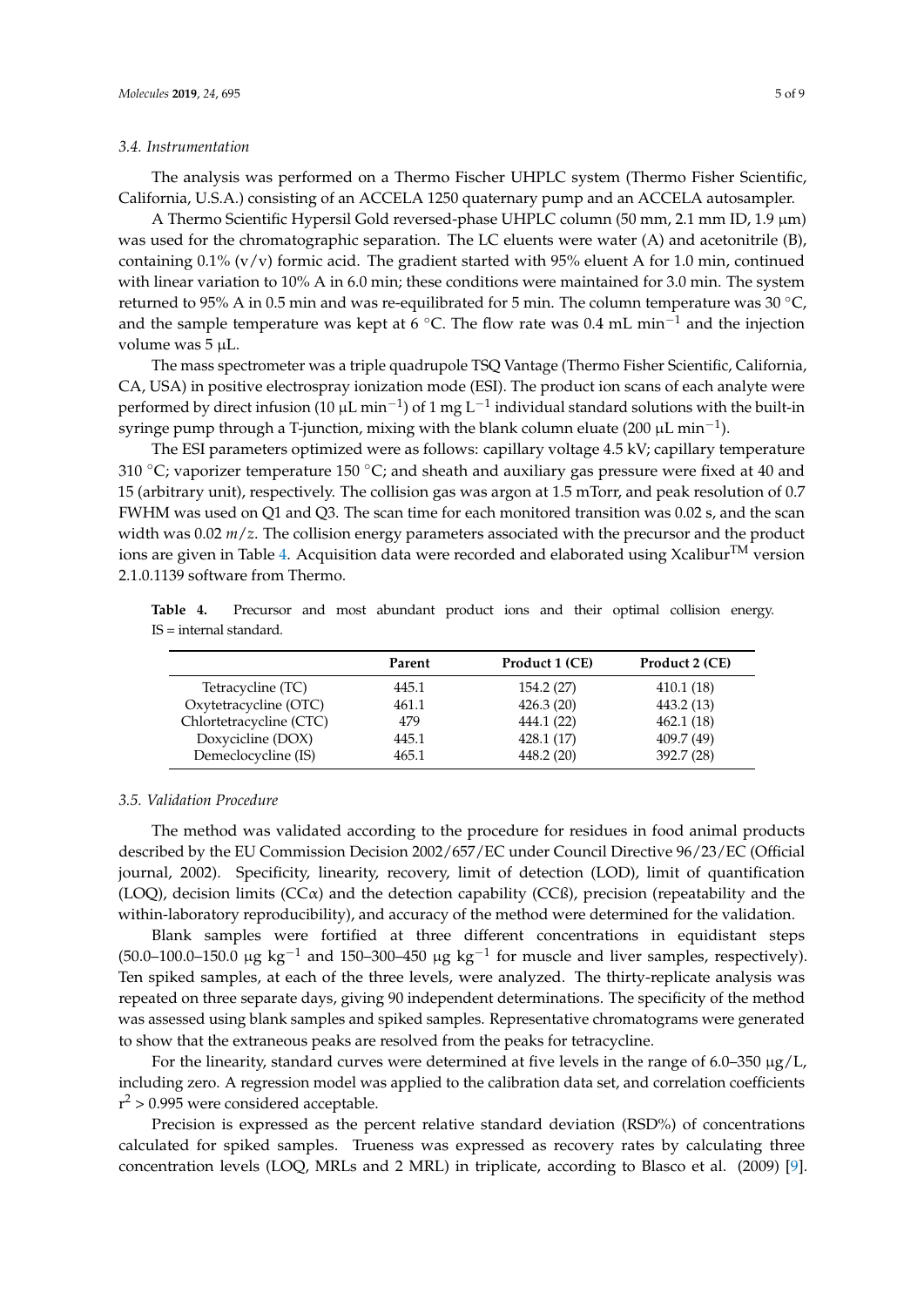The recoveries were assessed by comparing the peak area of the concentration measured to the peak area of the spiked concentration.

The limit of detection (LOD) was calculated at a signal-to-noise ratio of 3, whereas the LOQ value was calculated by using a signal-to-noise ratio of 10.

 $CC\alpha$  was established by the following steps: 20 blank samples of bovine liver and muscle were analyzed, and the signal-noise ratio  $(S/N)$  was calculated at the time window in which the analyte was expected. CC $\alpha$  values were defined as three times of S/N. CC $\beta$  was calculated by analyzing 20 blank samples spiked at  $CC\alpha$ , and then the  $CC\alpha$  value plus 1.64 times the corresponding standard deviation was equal to CCß.

The method was tested for ruggedness by means of the Youden robustness test [\[12\]](#page-7-10). The study was conducted at 100  $\mu$ g kg $^{-1}$  for muscle and 300  $\mu$ g kg $^{-1}$  for liver samples, and six operating factors were chosen: time of centrifugation, time of stirring, autosampler temperature, methanol concentration of the extraction solution, centrifugation rate, and stirring rate.

### *3.6. Data Collection and Statistical Analysis*

All the tetracycline levels were expressed as  $\mu$ g kg<sup>-1</sup>. The results under the LOQ of the method were considered for the statistical analysis as half of the LOQ values, according to Helsel (2005) [\[13\]](#page-7-11).

The conditions of normal distribution and homogeneity of variances of the data had not been met; therefore, a Kruskal–Wallis test was carried out to evaluate tetracycline content differences between years of sampling. The statistical analysis was carried out with the  $R^{\circledR}$  3.0.3 software.

### **4. Discussion**

The LC-MS/MS method proposed and validated in this work has proven to be effective and reliable for all the tetracyclines examined giving satisfactory validation data. The validation results obtained in this work are comparable with other methods reported in the literature [\[9,](#page-7-8)[14\]](#page-7-12). Furthermore, the method proposed has proven to be very fast (50 min/per sample, including the chromatographic run) and robust, according to the Youden approach.

To the best of our knowledge, this was the first time that a method for the detection of tetracycline residues in bovine muscle and liver samples was tested for ruggedness. The experimental design resulted in the conduction of experiments relative to the selection of six variables that were chosen during the sample preparation and analysis. The application of this test consisted in the introduction of minor simultaneous changes in these parameters according to an established experimental design, with the aim of identifying the critical factors that have to be controlled in order to obtain accurate assay results. This study confirmed that the tested factors are not critical, confirming that the method proposed gave reliable results during the six years of monitoring.

A very low incidence of the presence of tetracycline residues was found during the six years of monitoring, with very low concentrations of oxytetracycline and tetracycline.

The results obtained showed a reduced use of tetracyclines in beef production of Sicily, probably due to the low number of animals bred in the territory compared to the large world production [\[6](#page-7-5)[,15\]](#page-7-13) and the constant increase in the agricultural area utilized due to the consequent decrease of the animals to be reared [\[16\]](#page-7-14). This condition has led many producers to adopt extensive rearing systems with natural forage, reducing the need for the use of veterinary drugs. The censuses on the regional bovine production report in fact a prevailing decrease in the number of animals reared between 2010 and 2017 (366,015 cattle for 2010 and 48,489 for 2017), with a slight spike of regrowth between 2012 and 2013 that corresponds to the higher incidence of tetracycline residues found in this work (42% of the total positive samples).

The highest prevalence of tetracycline residues in the samples from Siracusa and Ragusa seems to be related to the highest number of cattle raised and the largest average size of cattle farms in comparison with the other provinces [\[16\]](#page-7-14).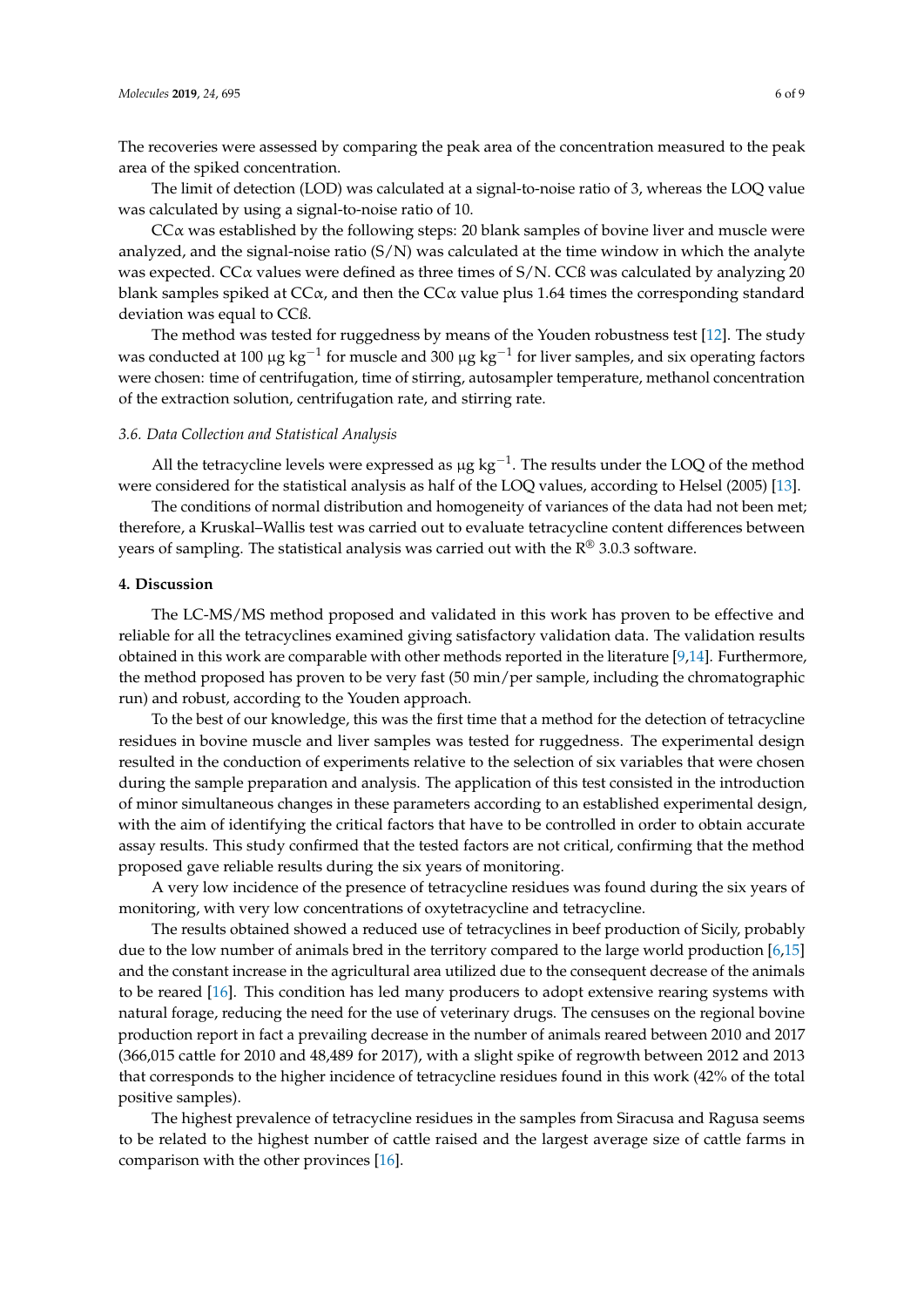Unfortunately, our method was carried out and validated before the adoption of the Commission Regulation 37/2010 (22 December 2009); therefore, we decided to carry out a method for the sole detection of the parent compounds, in accordance with other studies reported in the literature.

The tetracycline levels found in this work are comparable with those found by Vragovic et al. (2011) [\[17\]](#page-7-15) in 75 meat samples from Croatia by ELISA method and up to 52 times lower than those found in bovine meat samples from Germany [\[15\]](#page-7-13) and Kenya [\[6\]](#page-7-5) by HPLC method, confirming the reduced use of these substances in this area. It is, however, relevant to consider the detection methods for reported frequency of detection of tetracycline residues in bovine muscle samples because of the differences in sensitivity and specificity of such tests.

The results of this study also confirmed the greater capacity of tetracycline to accumulate in the liver compared to muscle [\[4](#page-7-3)[,18\]](#page-7-16). This is due to the fact that tetracyclines are distributed uniformly into the tissues and are found in high concentrations in the excretory organs, especially the liver [\[19,](#page-7-17)[20\]](#page-7-18). Given their high affinity with plasma proteins (50–70% for oxytetracycline and chlortetracycline, respectively), tetracyclines undergo extensive enterohepatic circulation, which leads to prolongation of their elimination half-lives. Residual depletion studies have shown that following oral administration of therapeutic doses of oxytetracycline, appreciable concentrations of the drug are not observed in bovine, edible tissues five days after treatment [\[4\]](#page-7-3).

The widespread use of tetracycline has become a serious problem since they are present as residues in animal products intended for human consumption that can promote the occurrence of antimicrobial-resistant bacteria and be toxic for humans. The tetracycline concentrations found in this six-year study were up to 50 times lower than what was reported in the literature, indicating a continuous improvement in the rearing techniques on bovine farms of Southern Italy, which is essential to ensure consumers' protection. Nevertheless, continuing monitoring is certainly required to ensure efficient consumer protection.

#### **5. Conclusions**

The present work wanted to give an exhaustive overview about the presence of TCs in bovine muscle and liver samples farmed in Southern Italy (Sicily). A very fast and reliable LC-MS/MS method was validated for the purpose. The results showed a very low incidence of TCs in the samples examined. Analogous studies on the TC assessment of random samples report generally higher incidences with higher concentrations. Milk is an important source of protein, vitamins, and minerals [\[21,](#page-7-19)[22\]](#page-8-0), but its nutritional contribution to a balanced diet can be compromised by the high presence of toxic drugs such as tetracyclines. To the best of our knowledge, the present work gives for the first time in literature epidemiological data on the presence of TC residues in liver and muscle samples of cattle farmed in Sicily. Our findings indicate a continuous improvement in farming techniques in Southern Italy in order to improve food safety.

**Author Contributions:** Conceptualization, G.C. and A.P.; Methodology, G.M.L., V.G. (Vita Giaccone), V.G. (Vincenzo Giordano), and A.M.; Validation, A.V., M.V., V.G. (Vita Giaccone), and A.M.; Formal Analysis, G.C., G.M.L., V.G. (Vita Giaccone), and V.G. (Vincenzo Giordano); Investigation, N.C., A.C., and G.G.; Data Curation, G.C.; Writing—Original Draft Preparation, G.C. and A.P.; Writing—Review & Editing, G.C. and A.P.; Visualization, S.V.; Supervision, S.V. and V.F.; Project Administration, V.F.; Funding Acquisition, V.F.

**Funding:** This work was funded by the Italian Ministry of Health through grant number Ricerca Corrente RC IZS SI 08/11.

**Acknowledgments:** The authors are grateful to Antonio Lastra, Ladislao La Scala, Giovanni Lo Cascio, and Barbara Randisi for the technical support during the sampling plan.

**Conflicts of Interest:** The authors declare no conflict of interest.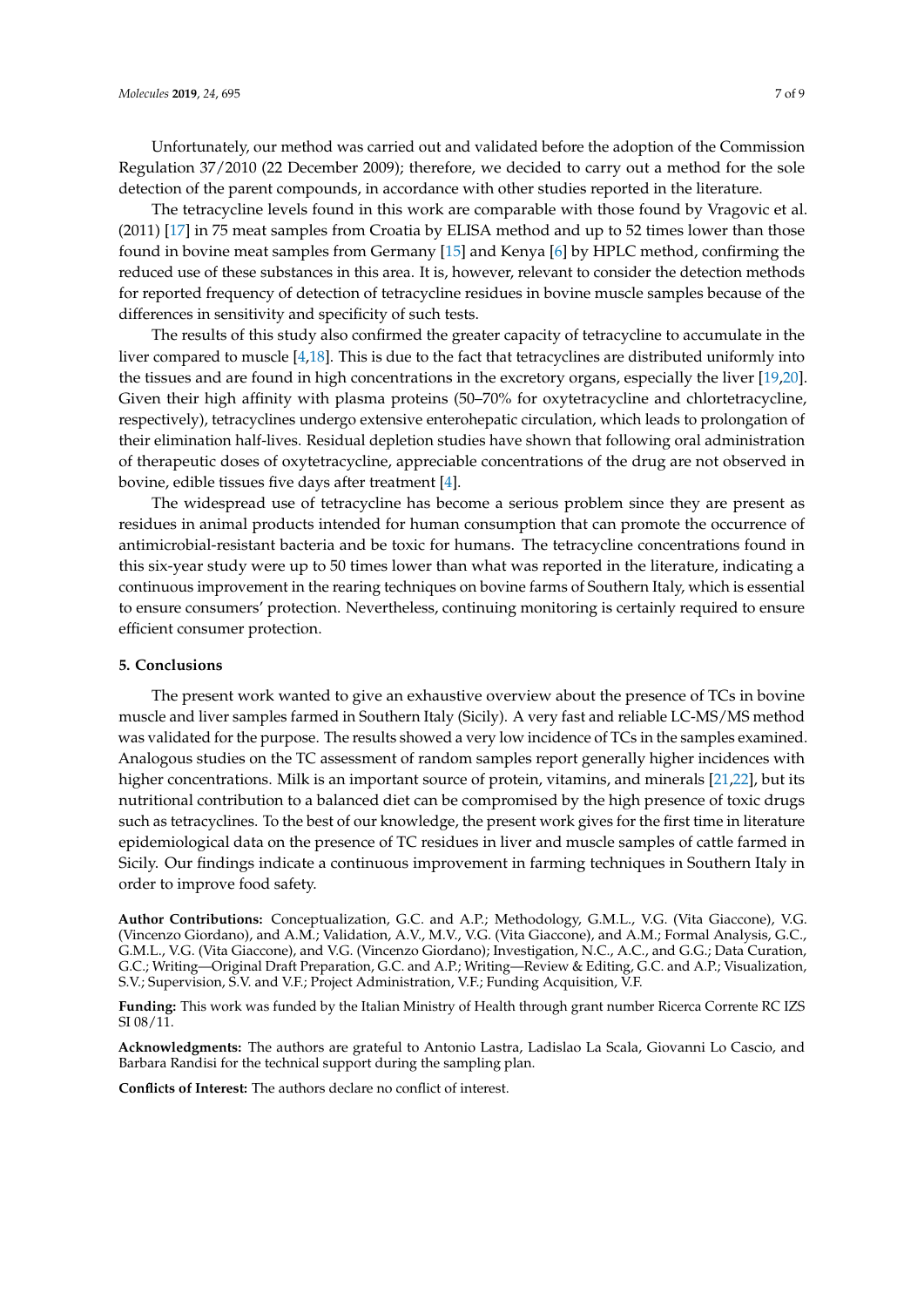# **References**

- <span id="page-7-0"></span>1. Landers, T.F.; Cohen, B.; Wittum, T.E.; Larson, E.L. A Review of Antibiotic Use in Food Animals: Perspective, Policy, and Potential. *Public Health Rep.* **2012**, *127*, 4–22. [\[CrossRef\]](http://dx.doi.org/10.1177/003335491212700103)
- <span id="page-7-1"></span>2. Koneru, B.; Shi, Y.; Wang, Y.-C.; Chavala, S.H.; Miller, M.L.; Holbert, B.; Conson, M.; Ni, A.; Di Pasqua, A.J. Tetracycline-Containing MCM-41 Mesoporous Silica Nanoparticles for the Treatment of Escherichia coli. *Molecules* **2015**, *20*, 19690–19698. [\[CrossRef\]](http://dx.doi.org/10.3390/molecules201119650)
- <span id="page-7-2"></span>3. Chopra, I.; Roberts, M. Tetracycline Antibiotics: Mode of Action, Applications, Molecular Biology, and Epidemiology of Bacterial Resistance. *Microbiol. Mol. Biol. Rev.* **2001**, *65*, 232–260. [\[CrossRef\]](http://dx.doi.org/10.1128/MMBR.65.2.232-260.2001) [\[PubMed\]](http://www.ncbi.nlm.nih.gov/pubmed/11381101)
- <span id="page-7-3"></span>4. Nebbia, C. *Residui di farmaci e contaminanti ambientali nelle produzioni animali*; EDISES, 2009; ISBN 978-88-7959-481-3.
- <span id="page-7-4"></span>5. Elbagory, A.; M Edris, A.; M Muhammad, K. Studies on Residues of Antibiotics and Growth Enhancer-Hormone in Imported and Locally Produced Beef Abdelrahman M Elbagory1\*, Abobakr M Edris2 and Khaled M Muhammad3. *Nutr. Food Technol. Open Access* **2017**, *3*, 1–5.
- <span id="page-7-5"></span>6. Muriuki, F.K.; Ogara, W.O.; Njeruh, F.M.; Mitema, E.S. Tetracycline residue levels in cattle meat from Nairobi salughter house in Kenya. *J. Vet. Sci.* **2001**, *2*, 97–101. [\[CrossRef\]](http://dx.doi.org/10.4142/jvs.2001.2.2.97) [\[PubMed\]](http://www.ncbi.nlm.nih.gov/pubmed/14614278)
- <span id="page-7-6"></span>7. Brewer, T. Tetracycline Hepatotoxicity. *Br. Med. J.* **1965**, *1*, 995. [\[CrossRef\]](http://dx.doi.org/10.1136/bmj.1.5440.995) [\[PubMed\]](http://www.ncbi.nlm.nih.gov/pubmed/14260641)
- <span id="page-7-7"></span>8. Sutherland, J.M.; Light, I.J. The Effect of Drugs upon the Developing Fetus. *Pediatr. Clin. N. Am.* **1965**, *12*, 781–806. [\[CrossRef\]](http://dx.doi.org/10.1016/S0031-3955(16)31745-X)
- <span id="page-7-8"></span>9. Blasco, C.; Corcia, A.D.; Picó, Y. Determination of tetracyclines in multi-specie animal tissues by pressurized liquid extraction and liquid chromatography–tandem mass spectrometry. *Food Chem.* **2009**, *116*, 1005–1012. [\[CrossRef\]](http://dx.doi.org/10.1016/j.foodchem.2009.03.055)
- 10. Bogialli, S.; Coradazzi, C.; Di Corcia, A.; Lagana, A.; Sergi, M. A Rapid Method Based on Hot Water Extraction and Liquid ChromatographyTandem Mass Spectrometry for Analyzing Tetracycline Antibiotic Residues in Cheese. Available online: [https://www.ingentaconnect.com/content/aoac/jaoac/2007/00000090/](https://www.ingentaconnect.com/content/aoac/jaoac/2007/00000090/00000003/art00029) [00000003/art00029](https://www.ingentaconnect.com/content/aoac/jaoac/2007/00000090/00000003/art00029) (accessed on 14 December 2018).
- <span id="page-7-9"></span>11. Zhang, M.; Li, E.; Su, Y.; Zhang, Y.; Xie, J.; He, L. Quick Multi-Class Determination of Residues of Antimicrobial Veterinary Drugs in Animal Muscle by LC-MS/MS. *Molecules* **2018**, *23*, 1736. [\[CrossRef\]](http://dx.doi.org/10.3390/molecules23071736) [\[PubMed\]](http://www.ncbi.nlm.nih.gov/pubmed/30012996)
- <span id="page-7-10"></span>12. Karageorgou, E.; Samanidou, V. Youden test application in robustness assays during method validation. *J. Chromatogr. A* **2014**, *1353*, 131–139. [\[CrossRef\]](http://dx.doi.org/10.1016/j.chroma.2014.01.050) [\[PubMed\]](http://www.ncbi.nlm.nih.gov/pubmed/24508395)
- <span id="page-7-11"></span>13. Helsel, D.R. Nondetects and data analysis. Statistics for censored environmental data. *Nondetects Data Anal. Stat. Censored Environ. Data* **2005**, 508–509.
- <span id="page-7-12"></span>14. Yu, H.; Tao, Y.; Chen, D.; Wang, Y.; Yuan, Z. Development of an HPLC–UV method for the simultaneous determination of tetracyclines in muscle and liver of porcine, chicken and bovine with accelerated solvent extraction. *Food Chem.* **2011**, *124*, 1131–1138. [\[CrossRef\]](http://dx.doi.org/10.1016/j.foodchem.2010.07.024)
- <span id="page-7-13"></span>15. Korner, U.; Kuhne, M.; Wenzel, S. Tetracycline residues in meat and bone meals. Part 1: Methodology and examination of field samples. *Food Addit. Contam.* **2001**, *18*, 293–302. [\[CrossRef\]](http://dx.doi.org/10.1080/02652030121556) [\[PubMed\]](http://www.ncbi.nlm.nih.gov/pubmed/11339263)
- <span id="page-7-14"></span>16. Censimento Generale dell'Agricoltura—risultati definitivi. Available online: [https://www.istat.it/it/](https://www.istat.it/it/archivio/66591) [archivio/66591](https://www.istat.it/it/archivio/66591) (accessed on 14 December 2018).
- <span id="page-7-15"></span>17. Vragović, N.; Bažulić, D.; Njari, B. Risk assessment of streptomycin and tetracycline residues in meat and milk on Croatian market. *Food Chem. Toxicol.* **2011**, *49*, 352–355. [\[CrossRef\]](http://dx.doi.org/10.1016/j.fct.2010.11.006) [\[PubMed\]](http://www.ncbi.nlm.nih.gov/pubmed/21074594)
- <span id="page-7-16"></span>18. Mitchell, J.M.; Griffiths, M.W.; McEWEN, S.A.; McNAB, W.B.; Yee, A.J. Antimicrobial Drug Residues in Milk and Meat: Causes, Concerns, Prevalence, Regulations, Tests, and Test Performance. *J. Food Prot.* **1998**, *61*, 742–756. [\[CrossRef\]](http://dx.doi.org/10.4315/0362-028X-61.6.742) [\[PubMed\]](http://www.ncbi.nlm.nih.gov/pubmed/9709262)
- <span id="page-7-17"></span>19. Al-Ghamdi, M.; Al-Mustafa, Z.; El-Morsy, F.; Al-Faky, A.; Haider, I.; Essa, H. Residues of tetracycline compounds in poultry products in the eastern province of Saudi Arabia. *Public Health* **2000**, *114*, 300–304. [\[CrossRef\]](http://dx.doi.org/10.1016/S0033-3506(00)00350-4)
- <span id="page-7-18"></span>20. Offiah, N.V.; Adesiyun, A. Detection of Antimicrobial Residues in Chicken Muscle and Liver Sold at Retail Outlets in Trinidad. *Int. J. Poult. Sci.* **2015**, *14*, 456–462. [\[CrossRef\]](http://dx.doi.org/10.3923/ijps.2015.456.462)
- <span id="page-7-19"></span>21. Haug, A.; Høstmark, A.T.; Harstad, O.M. Bovine milk in human nutrition—A review. *Lipids Health Dis.* **2007**, *6*, 25. [\[CrossRef\]](http://dx.doi.org/10.1186/1476-511X-6-25) [\[PubMed\]](http://www.ncbi.nlm.nih.gov/pubmed/17894873)